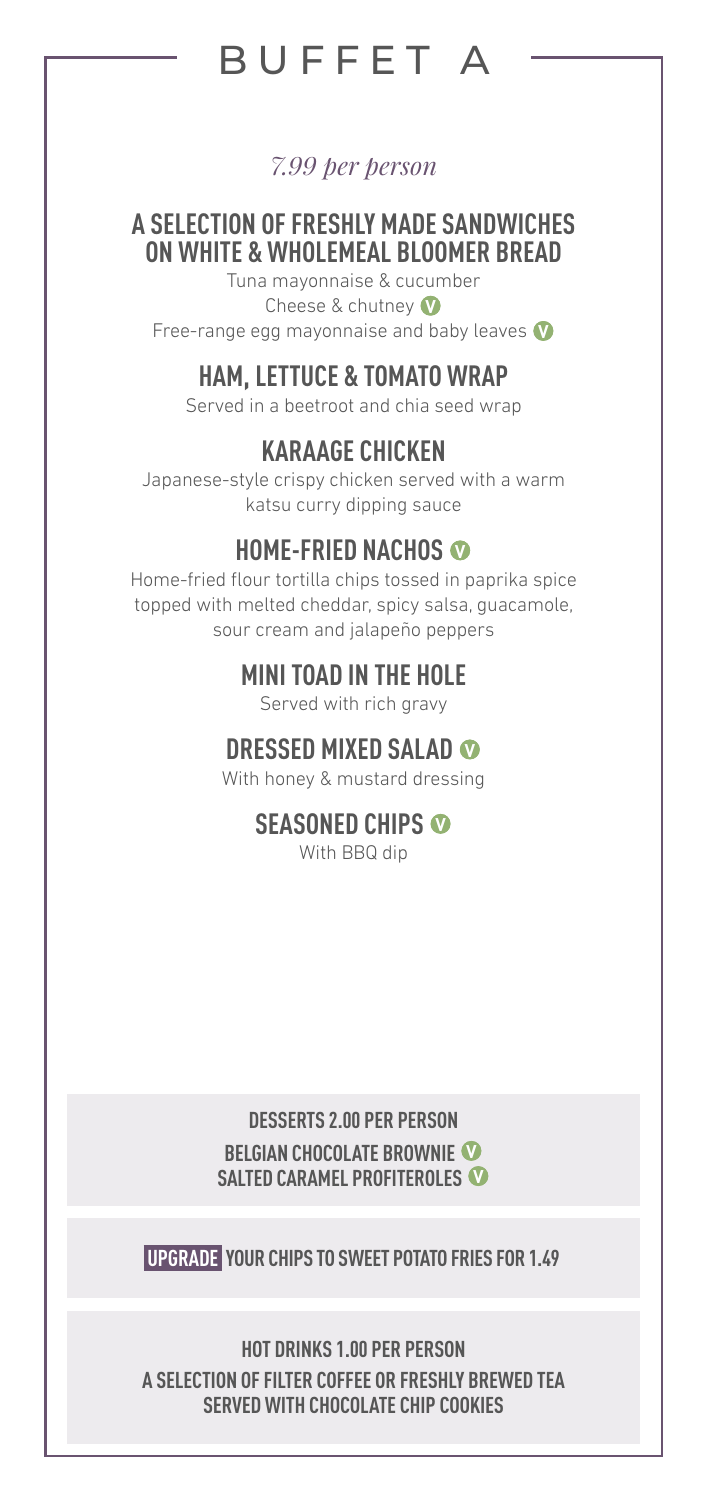# BUFFET B

#### *9.99 per person*

#### **A SELECTION OF FRESHLY MADE SANDWICHES ON WHITE & WHOLEMEAL BLOOMER BREAD**

Tuna mayonnaise & cucumber Cheese & chutney **V** Free-range egg mayonnaise and baby leaves **V**

## **HAM, LETTUCE & TOMATO WRAP**

Served in a beetroot and chia seed wrap

## **KARAAGE CHICKEN**

Japanese-style crispy chicken served with a warm katsu curry dipping sauce

## **HOME-FRIED NACHOS <sup>V</sup>**

Home-fried flour tortilla chips tossed in paprika spice topped with melted cheddar, spicy salsa, guacamole, sour cream and jalapeño peppers

## **MINI TOAD IN THE HOLE**

Served with rich gravy

## **DRESSED MIXED SALAD <sup>V</sup>**

With honey & mustard dressing

## **YELLOWFIN SOLE GOUJONS**

In a sea salt and black pepper crumb, with wedges of lemon and tartare sauce

## **SAUSAGE ROLL**

#### **PARSLEY BREADED MUSHROOMS <sup>V</sup>**

Served with sour cream dip

#### **SEASONED CHIPS <sup>V</sup>**

With BBQ dip

#### **DESSERTS 2.00 PER PERSON**

**BELGIAN CHOCOLATE BROWNIE V SALTED CARAMEL PROFITEROLES V**

**UPGRADE YOUR CHIPS TO SWEET POTATO FRIES FOR 1.49**

**HOT DRINKS 1.00 PER PERSON A SELECTION OF FILTER COFFEE OR FRESHLY BREWED TEA SERVED WITH CHOCOLATE CHIP COOKIES**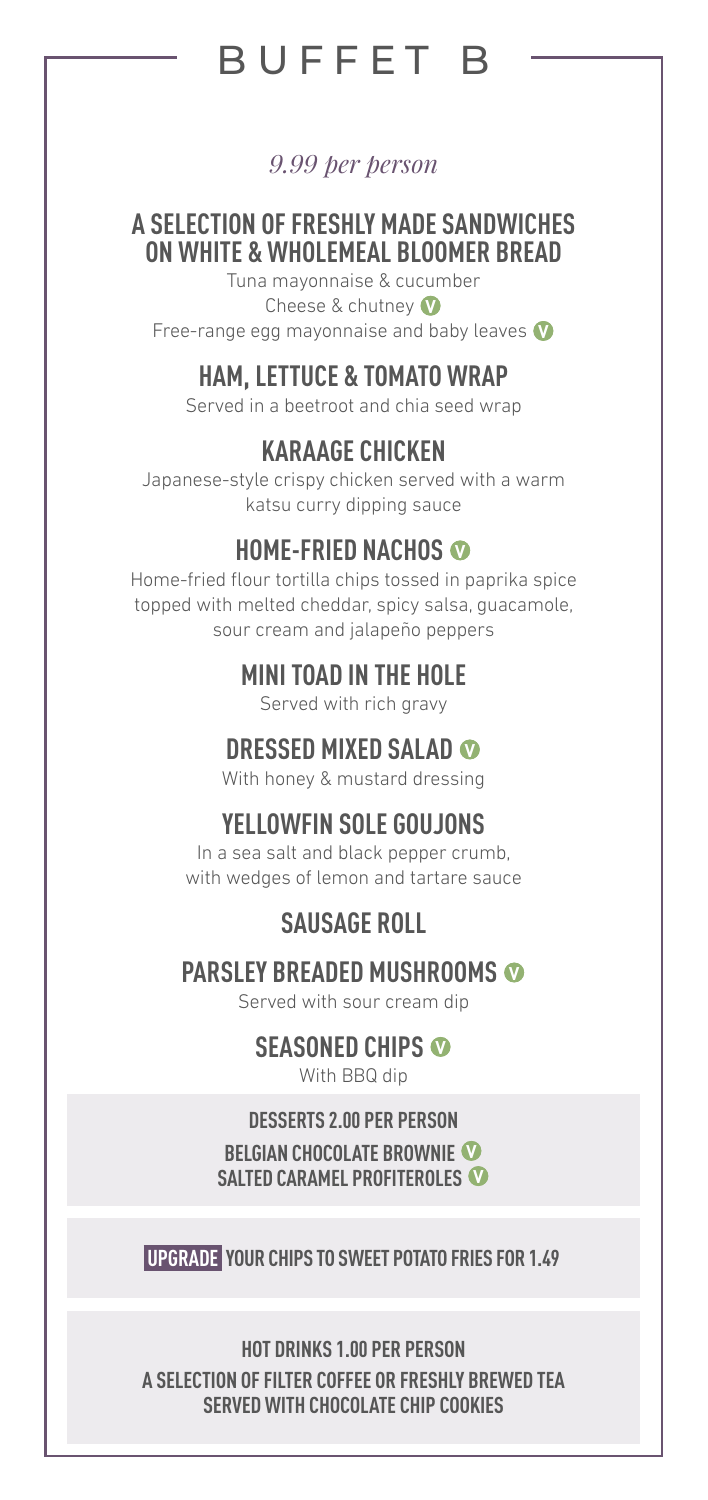# **VEGETARIAN** BUFFET **<sup>V</sup>**

*8.99 per person*

**A SELECTION OF FRESHLY MADE SANDWICHES ON WHITE & WHOLEMEAL BLOOMER BREAD**

Cheese & chutney Free-range egg mayonnaise and baby leaves

## **CAJUN VEGAN BITES VE**

Mock chicken pieces made with soya and wheat

## **JACKET POTATO WITH CHEESE**

## **DRESSED MIXED SALAD**

With honey & mustard dressing

## **HOUSE SLAW**

## **SEASONED CHIPS**

With BBQ dip

## **FRESH PINEAPPLE VE**

#### **DESSERTS 2.00 PER PERSON BELGIAN CHOCOLATE BROWNIE V SALTED CARAMEL PROFITEROLES V**

**UPGRADE YOUR CHIPS TO SWEET POTATO FRIES FOR 1.49**

**HOT DRINKS 1.00 PER PERSON A SELECTION OF FILTER COFFEE OR FRESHLY BREWED TEA SERVED WITH CHOCOLATE CHIP COOKIES**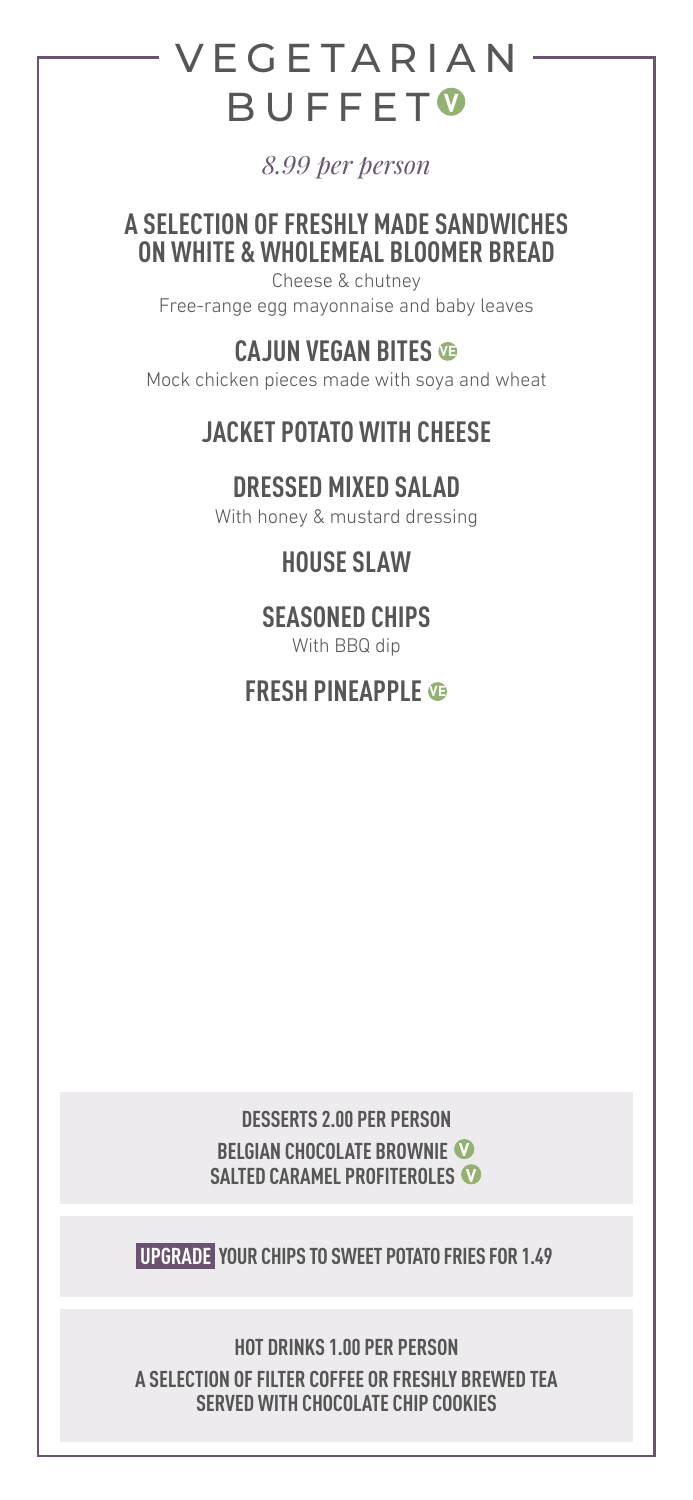# BOOKING FORM

Let us know which of our set price buffet menus suits you best and the details of your event or occasion

A non-refundable deposit of 50% on the food element of your bill will be required to confirm the booking, with the balance payable on the day

| <b>Name</b>                   |                 |
|-------------------------------|-----------------|
| <b>Address</b>                |                 |
|                               |                 |
|                               | Postcode        |
| Daytime telephone             |                 |
| <b>Evening telephone</b>      |                 |
| <b>Email</b>                  |                 |
| <b>Occasion</b>               |                 |
| Date of occasion              |                 |
| Time of occasion              |                 |
| Group size                    |                 |
| Menu selected                 |                 |
| <b>Buffet A</b>               | <b>Buffet B</b> |
| Vegetarian option             | quantity        |
| Desserts option               | quantity        |
| Hot drinks option             | quantity        |
| <b>Total cost</b>             |                 |
| 50% non-refundable<br>deposit |                 |
| Duty manager's<br>signature   |                 |

We use the contact details in this booking form (including names, emails and mobile numbers) to confirm, process and take a deposit for your booking and to provide your booking products and services when you visit us. For more details on how we use your information, please see www.emberinns.co.uk/privacy. If you want to hear about Ember Inns offers, vouchers, news and competitions, please visit www.emberinns.co.uk/offers and www.emberinns.co.uk/signup